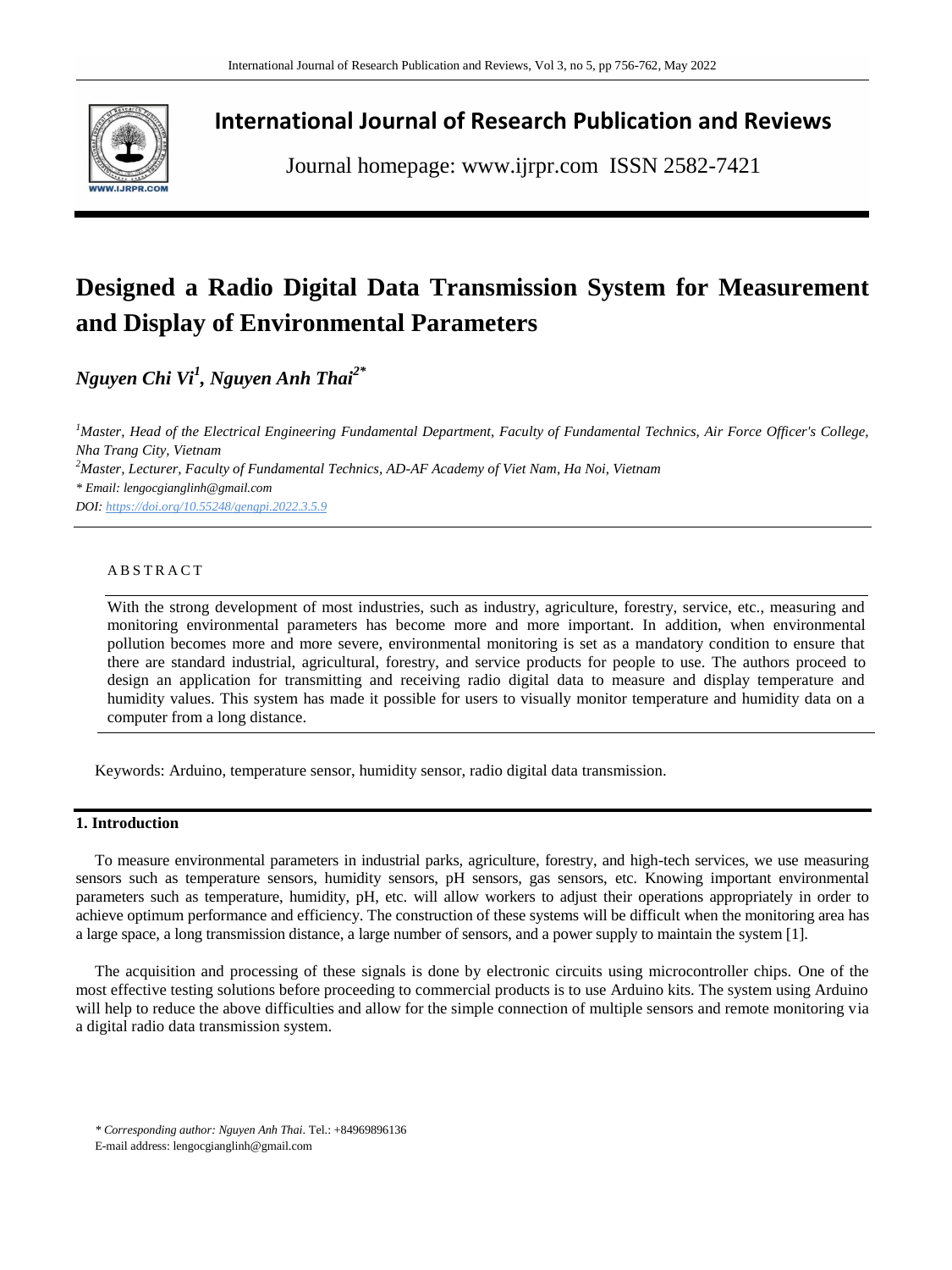#### **2. Designed a radio digital data transmission system for measuring and displaying environmental parameters**

#### *2.1. The system's overall structure*

The system of measuring and monitoring environmental parameters is designed with two parts:

Transmitter: DHT11 sensor for temperature and humidity measurement. The central processing board uses an Adruino Uno R3. NRF24L01+ module to transmit humidity and temperature data to a computer and display it on the software. The DHT11 sensor communicates with the central processing board according to the 1-Wire standard. The central board continuously reads data from the DHT11 every 1 s. This data is saved in the RAM memory of the Arduino Uno. The central processing board communicates with the NRF24L01 radio transceiver circuit according to the SPI standard. When the connection is successful, the temperature and humidity data are transmitted by the Adruino board to the NRF24L01 circuit. Here, the data is framed into bytes and modulated by the FSK method, operating in the 2.4GHz frequency band through the antenna, transmitting into space and transmitting to the receiver.

Receiver: Using the Adruino Nano Board as the board to connect, control, and transfer data to the computer. At the same time, the receiver also uses the NRF24L01 circuit to receive data through the antenna. The central processing board serves as the configuration for the temperature and humidity data collection. Then the address of the NRF24L01 circuit of the receiver and transmitter are synchronously working. Temperature and humidity data is received by the NRF24L01 circuit from the antenna, demodulated, and transmitted to the Adruino Nano central processing board according to the SPI standard. Here the data is framed and transmitted to the computer according to the UART standard.

#### *2.2. Components of the system*

## **- DHT11 sensor:**

The DHT11 sensor is a common sensor and communicates over a single signal line with the processing circuitry. The sensor has a built-in signal preprocessor. Therefore, the data obtained is very accurate without going through any calculations [2]. It allows simultaneous measurement of the temperature and humidity of the air environment.



**Fig.1- DHT11 sensor pinout configuration**

#### **- Soil Moisture Sensor HS000163:**

A soil moisture sensor consists of 2 components: a probe and a signal processing circuit. The actual image of the sensor is shown in Figure 2. The sensor has a potentiometer to adjust the sensitivity of the D0 digital output, one LED and one LED digital output. The sensor's operation is simply that the sensor output voltages change to suit the water content of the soil. When the soil is wet, the output voltage decreases, and when the soil is dry, the output voltage increases. Threshold values for digital signals can be adjusted using potentiometer [3].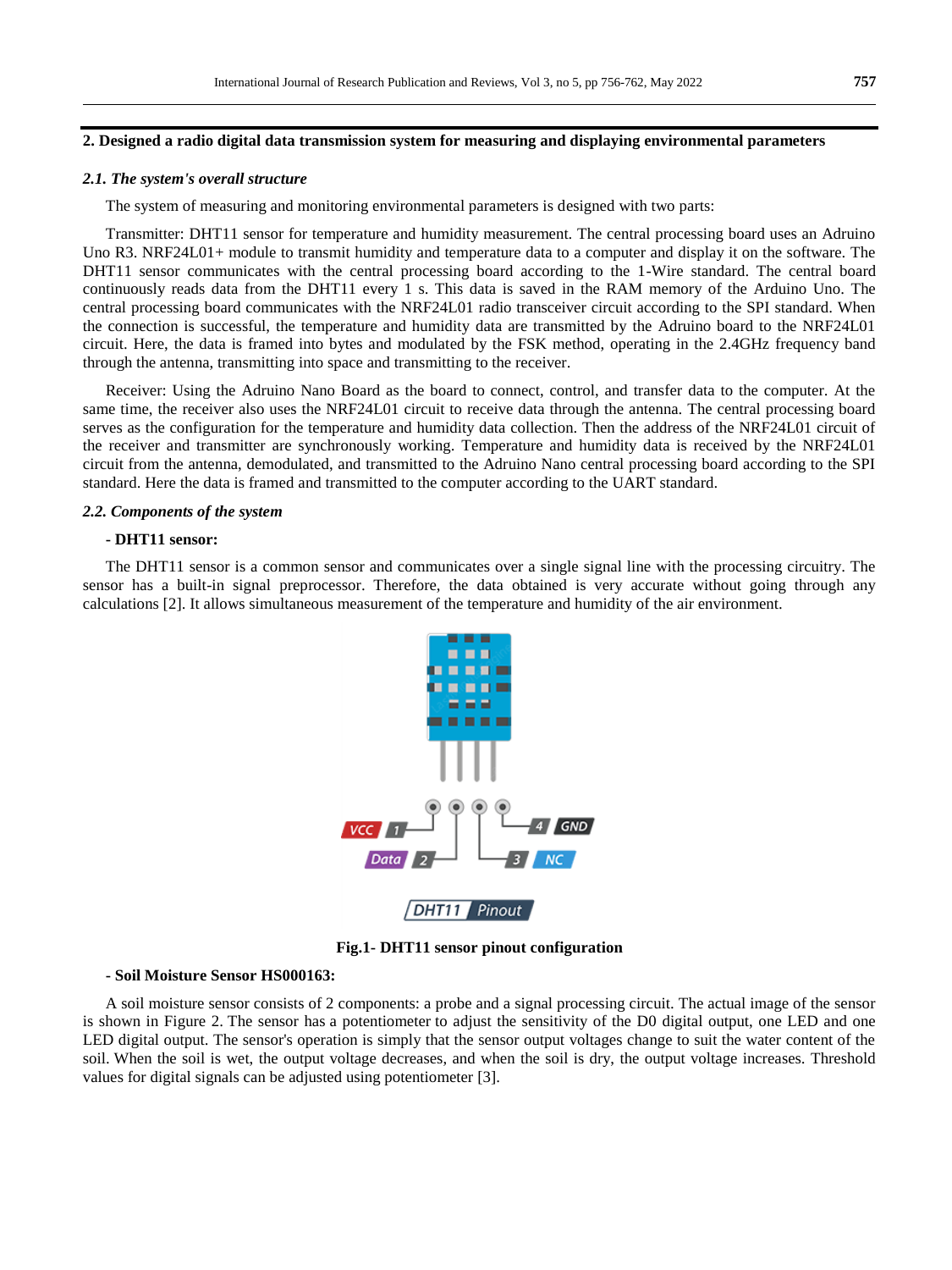

**Fig.2- HS000163 Soil Moisture Sensor**

#### **- The rain sensor:**

The rain sensor is made from a sheet of Bakelite or mica plastic with dimensions of 5 cm x 4 cm. On the two surfaces, there are metal conductors that are adhered with epoxy adhesive. The distance between the wires inside is about 3-5 mm.

When there is no rain, the impedance between the wires will be very high, and there will be no transmission between the wires in the sensor. When rain falls on the sensor plate, it will short circuit points A and B. Then, there will be transmission between wires [4].



**Fig.3- The rain sensor**

#### **- Arduino UNO R3:**

The Arduino UNO R3 is a 3rd generation Arduino UNO kit, with the ability to program complex control applications. The Arduino UNO R3 is equipped with a powerful configuration with ROM, RAM, and Flash memory types, as well as digital I/O inputs and outputs. In which many pins can output PWM signals, read analog signals, and use various communication standards such as UART, SPI, and TWI (I2C).

The Arduino UNO R3 is an integrated microcontroller based on the ATmega328P (8-bit) with an operating voltage of 5V, an operating frequency of 16MHz, 14 pins of Digital I/O (6 pins hardware PWM), 6 pins of Analog (10bit resolution), has 32 kB of flash memory for storing code (of which 0.5kB is used for the bootloader) [4].

#### **- Arduino Nano:**

The Arduino Nano is an integrated microcontroller based on the ATmega328P, with 32 pins and 8 ADC ports. The Nano board does not have a DC power jack like other Arduino boards, but instead has a mini-USB port. This port is used for both programming and serial monitoring. The attractive feature of the Arduino Nano is that it will choose the maximum power with its voltage [4].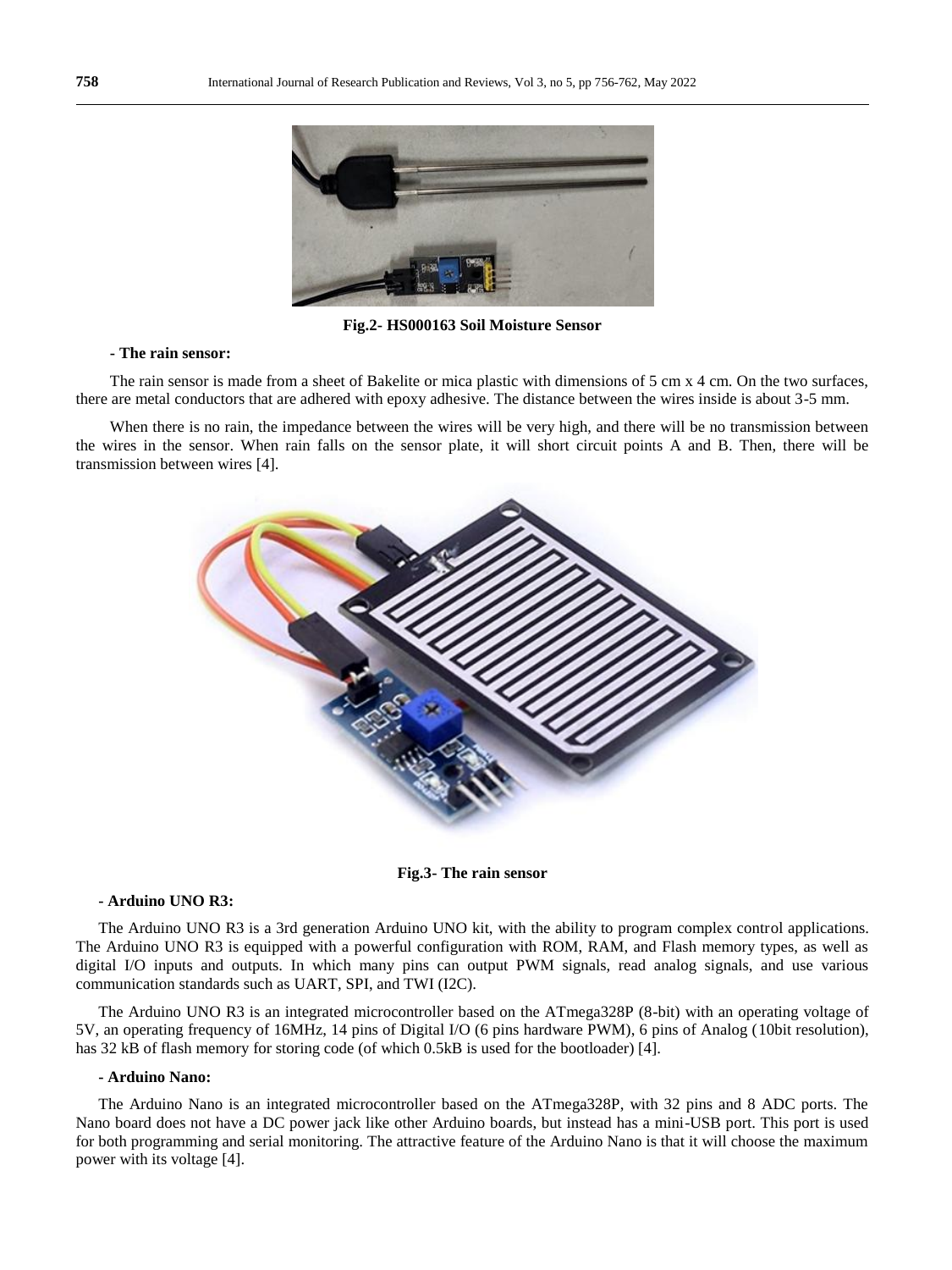#### **- NRF24L01+:**

It has a transceiver distance of up to 1 km, has built-in antennas on the board, is capable of transmitting 2-way signals, and easily connects to Arduino to perform radio reception and transmission at 2.4GHz.

#### *2.3. Hardware design for the system*

Based on the components of the system, the authors have built a temperature, humidity, and precipitation measurement system as shown in Figure 4 and Figure 5.



**Fig.4- Transmitter side of the environmental parameter monitoring and measuring system**



**Fig.5- Receiver side of the environmental parameter monitoring and measuring system**

To communicate between Arduino and DHT11 according to the 1-Wire standard, we need to connect the signal pin of DHT11 to the digital pin of the Arduino. The NRF24L01 communicates with the Arduino via the SPI protocol.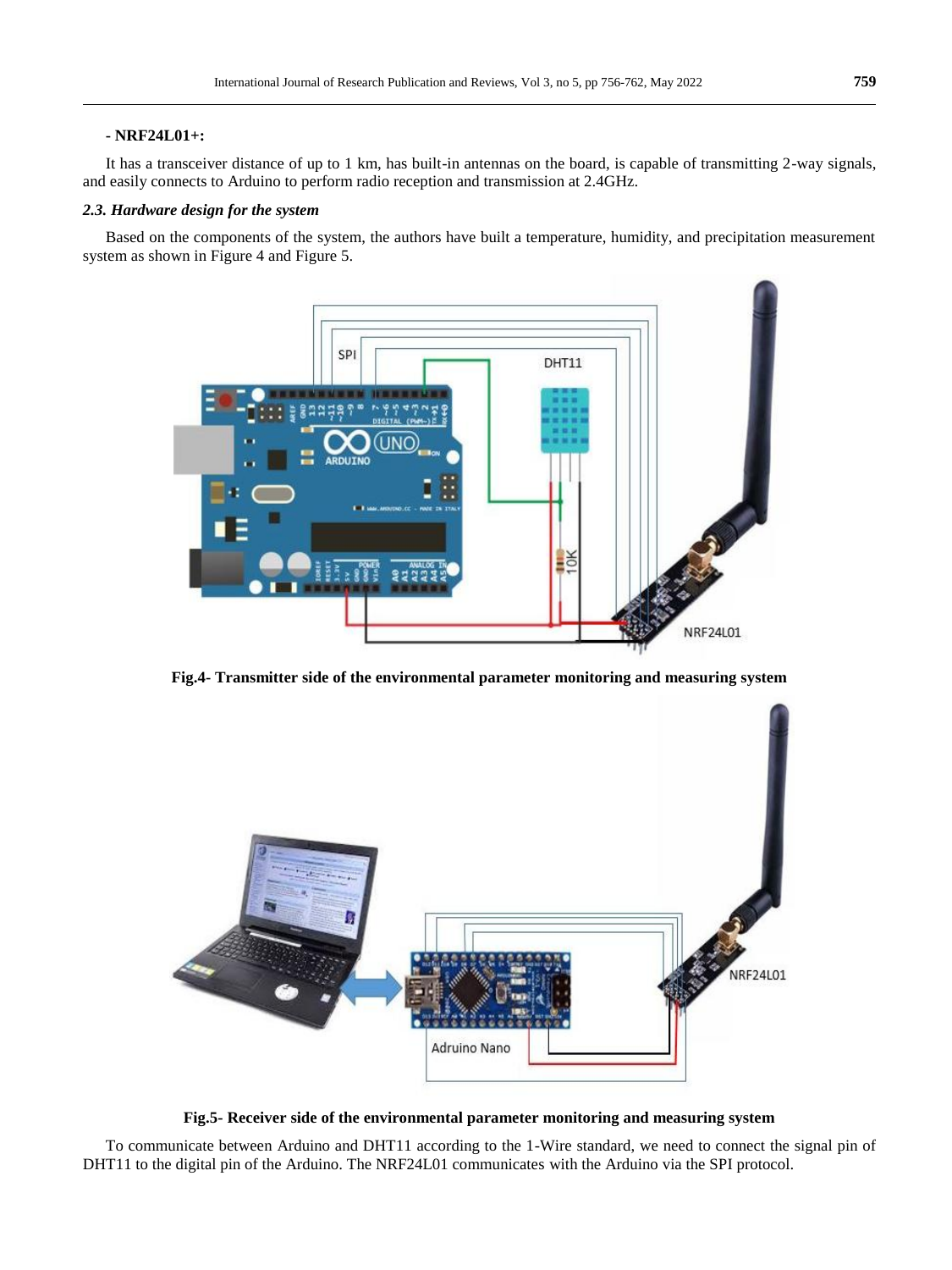| <b>NRF24</b> | <b>Arduino</b> |
|--------------|----------------|
| <b>GND</b>   | <b>GND</b>     |
| <b>VCC</b>   | 3.3V           |
| CE           | D <sub>9</sub> |
| <b>CSN</b>   | D10            |
| <b>SCK</b>   | D13            |
| <b>MOSI</b>  | D11            |
| <b>MISO</b>  | D12            |
| <b>IRQ</b>   | Don't use      |

**Table 1. Communication between NRF24L01 and Arduino**

# *2.4. Design the display interface for system software*

The software displays temperature and humidity with an interface as shown in Figure 6.



**Fig.6- Software interface showing temperature and humidity measurement results**

**Connection settings panel:** To define communication, such as choosing the connection port between the Arduino and the computer, set the Baud rate. "Connect" light to indicate the connection status between Adruino and the computer. "RF signal" light to indicate data transmission and reception status.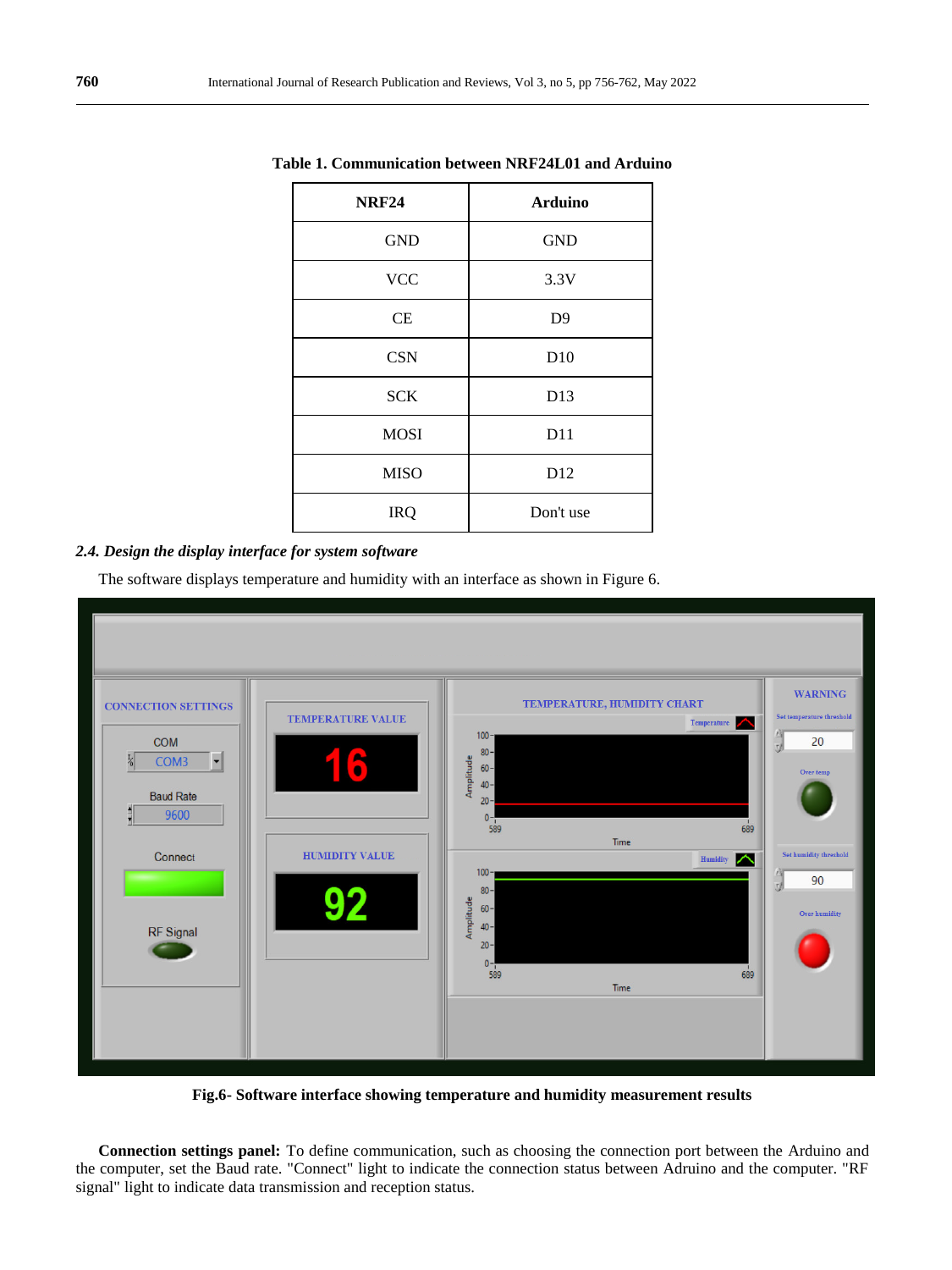**The panel displays temperature and humidity measurement results:** To notify users of the temperature and humidity of the area being measured.

**The panel displays temperature and humidity graphs over time:** To track changes in temperature and humidity over time.

Alarm panel: To set temperature and humidity thresholds and notify of "overheating" or "too humid" status when temperature and humidity exceed the allowable thresholds.

In the program, the computer communicates with the Adruino Nano board according to the UART standard. The data received from the COM port includes temperature and humidity values, which are processed by the software and displayed on the software interface. This value is compared with the preset threshold level. If the threshold level is exceeded, a red light signal will be activated

The Block Diagram in LabView contains the graphical source code as in Figure 7:



#### **Fig.7. Software program source code**

Thus, through the application written on Labview, users can easily and intuitively monitor the measured temperature and humidity values in the monitoring area with a large space and long transmission distance.

## **3. EVALUATION OF RESULTS**

After assembling and finishing the product, the author measures the ambient temperature and humidity. The system gave the correct results according to the design requirements. The chip's processing speed is fast, stable, and accurate. The interface of the software is intuitive and easy to use.

Experimenting with changing conditions of temperature and humidity, the system responds accurately and displays it with a time chart on the software interface. Experimentally changing the distance between the transmitter and the receiver, it was found that the system can transmit data stably over a distance of 800m in the absence of obstacles.

#### **4. CONCLUSION**

Data on temperature and humidity are very important environmental parameters in the preservation and storage of equipment and goods. Based on research on the structure and operating principles of hardware devices, the author designed